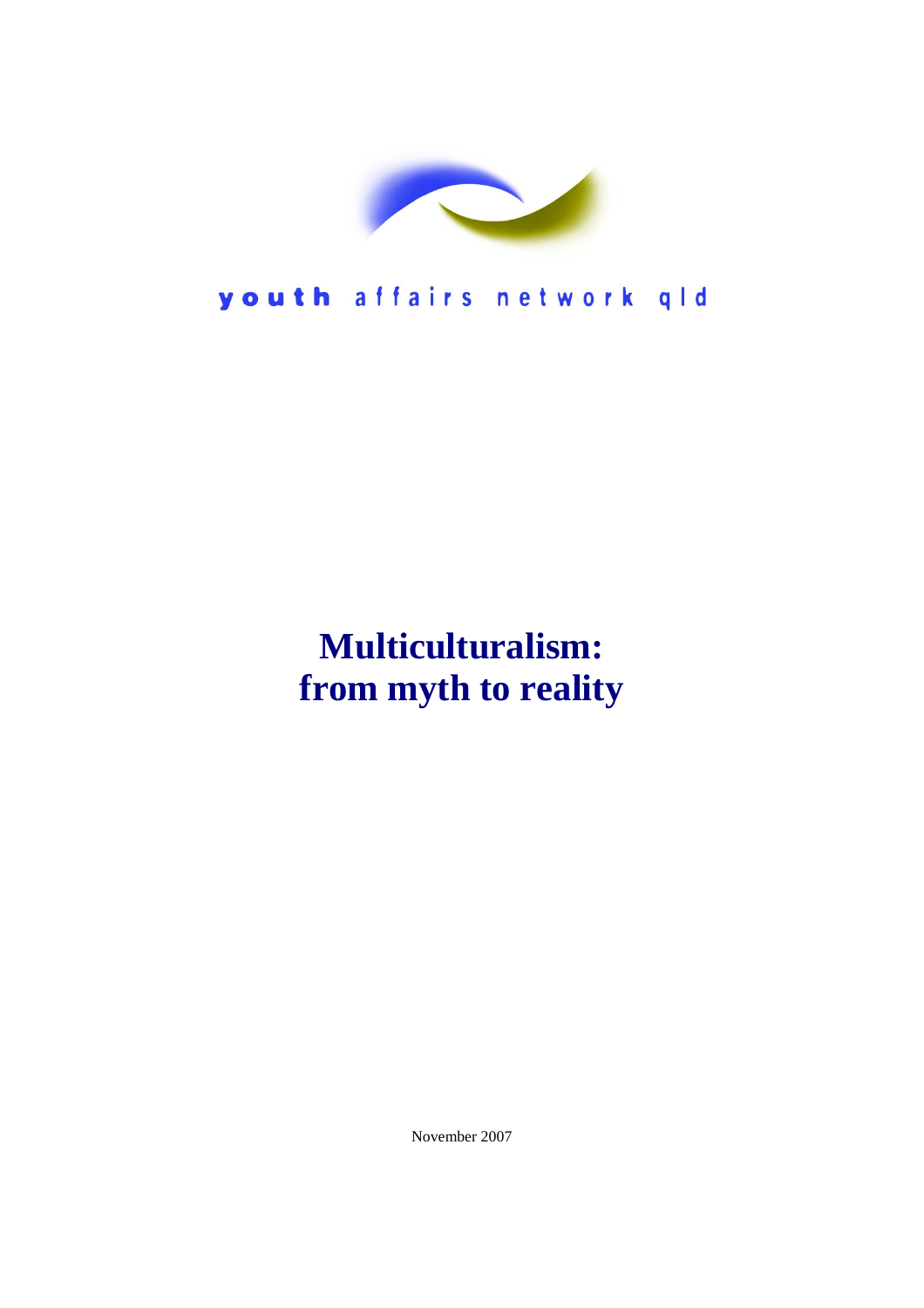

This work is licensed under a [Creative Commons Attribution-NonCommercial-NoDerivs 2.5 License.](http://creativecommons.org/licenses/by-nc-nd/2.5/au/) It can be shared under the conditions specified by this license at [http://creativecommons.org/licenses/by-nc-nd/2.5/au/.](http://creativecommons.org/licenses/by-nc-nd/2.5/au/)

## *About YANQ*

The Youth Affairs Network of Queensland Inc. (YANQ) is the peak community youth affairs organisation in Queensland. YANQ advocates on behalf of young people in Queensland, especially disadvantaged young people, to government and the community. The interests and well being of young people across the state are promoted by YANQ in the following ways:

- disseminating information to members, the youth sector, and the broader community
- undertaking campaigns and lobbying
- making representations to government and other influential bodies
- resourcing regional and issues-based networks
- consulting and liaising with members and the field
- linking with key state and national bodies
- initiating projects
- hosting forums and conferences
- input into policy development
- enhancing the professional development of the youth sector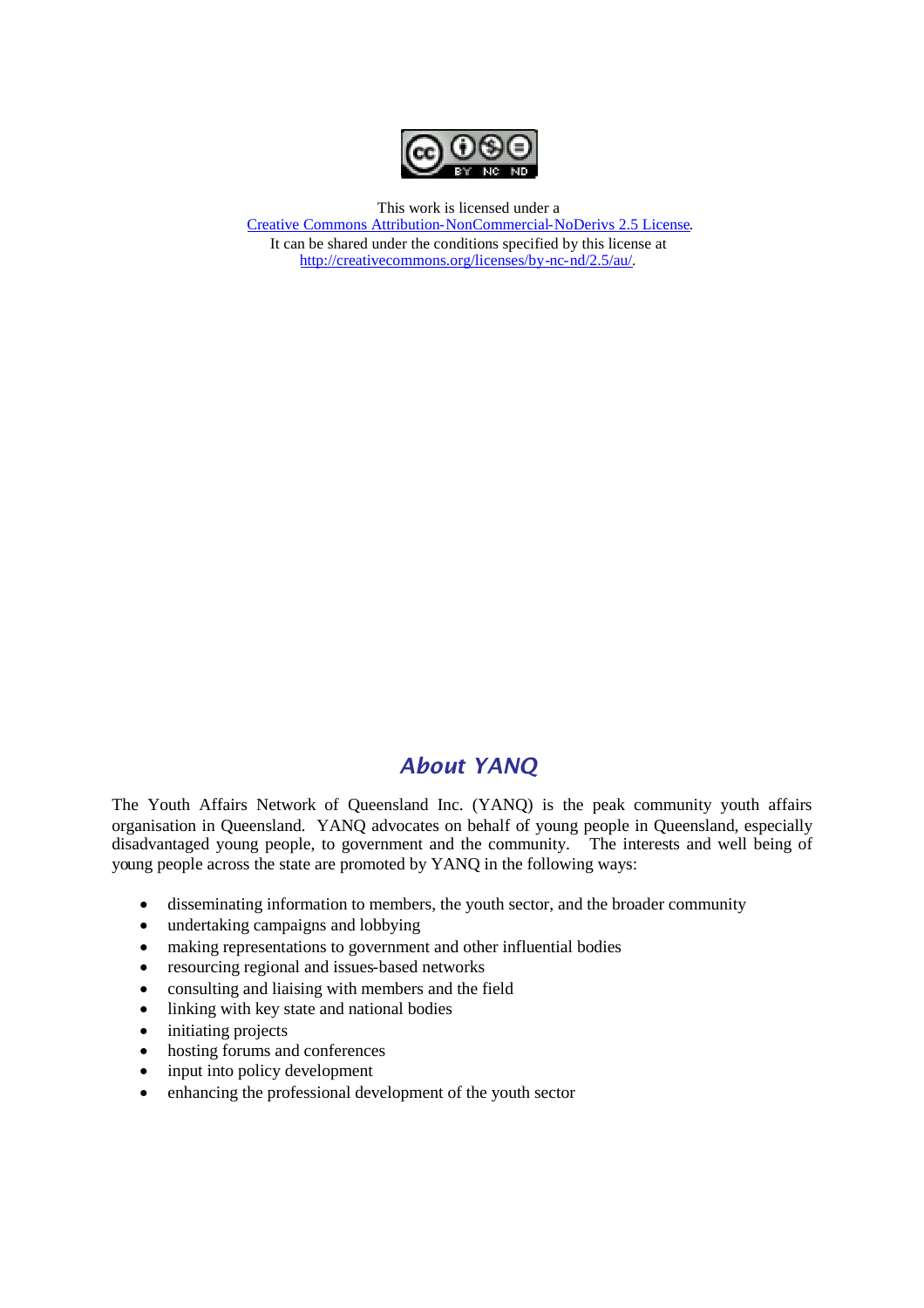## **Multiculturalism: from myth to reality**

In a global context, recent events around the world and at home necessitate an open public debate on multiculturalism and to form effective strategies for community engagement with this issue. Oft times, even within the Community Services Sector, many organisations are increasingly regarding 'multiculturalism' as being solely related to issues regarding non-English speaking migrants and refugees. This interpretation and use of 'multiculturalism' not only denies the role of English speaking migrants, residents and citizens, but also fails to acknowledge the important contributions that Indigenous peoples play in the construction of effective multiculturalism. Indeed, alienating English speakers and Indigenous peoples by denying them a place within concepts of multiculturalism, may serve instead to reinforce the 'us and them' mentality amongst some members of the wider community, in which the somewhat ignorant ideologies of assimilation and total conformity to mainstream 'Anglo' culture is a goal.

Identity is a multifaceted concept, with contributing elements such as nationality, nationhood, indigeneity, ethnicity, religion, 'race', language and gender playing significant roles. Further contestations arise when people misuse and confuse the terms and implications of ethnicity and nationality. The latter referring – in layman's terms at least – to a person's country of citizenship. When used in this manner, as it is in most state and federal government forms, nationality is a purely political, arguably somewhat arbitrary (though still an important), bureaucratic element of identity. Conversely, and more aligned with its anthropological definition, the term may also relate more closely to nationhood – the state of belonging to a particular group of people from the same ethnic and linguistic family (eg. A person of the American Indian Cherokee nation). This latter use of 'nation' entwines more closely with ethnicity; a far more prominent facet of identity whether by choice or otherwise of people who are minority group members in a wider society-state. 'Sense of belonging' incorporates both nationality, and ethnicity, but often, minority group members are forced into relating more intimately with their ethnic identity than their nationality (in this case used as citizenship) when confronted by others who question their right to belong.

The Encarta Concise English Dictionary defines multiculturalism as "relating to, consisting of, or participating in the cultures of different countries, ethnic groups or religions" while online dictionaries define it as "the preservation of different cultures or cultural identities within a unified society, as a state or nation". In view of these definitions, by denying Anglo-Australians in particular a role within multiculturalism, we not only deny that they have culture, but (due to their majority) also simultaneously label them as the base to which all other peoples must conform in order to be 'Australian'. Similarly, by denying Indigenous peoples a role, we not only deny that they have culture, but fail to recognise their vital role as the first peoples of the land in which we all now live.

The Youth Affairs Network of Queensland (YANQ) is of the view that currently there is an absence of whole-of-society commitment to multiculturalism due to:

- The existence of a major power imbalance between cultures in Australia;
- The dominance of the Anglo culture in processes, systems and institutions;
- Lack of cultural equity, limiting the participation of minority cultures in contributing to policy aims and objectives; and
- Not acknowledging the culture of the Indigenous people as the basis for multiculturalism in Australia.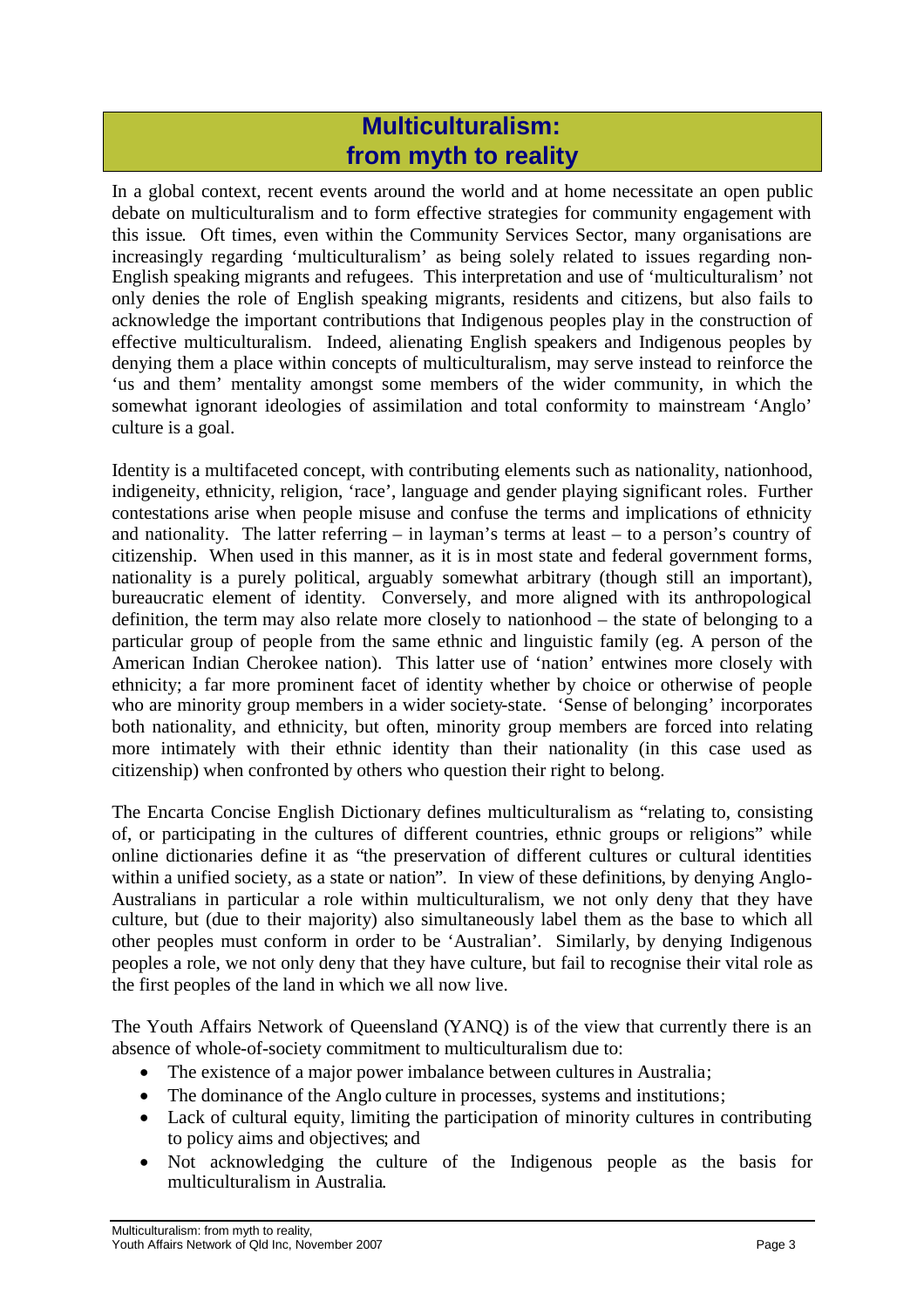Therefore, YANQ believes that the current framework for multiculturalism is heavily ingrained in the structures and processes of the dominant culture, of which non-dominant cultures become subjects of prejudice and discrimination as a result of the unchallenged dominant culture. This inevitably leads to the weakening of the base on which multiculturalism is built upon, as multiculturalism is pursued on existing dominant culture's structures and processes, with the non-dominant cultural groups forced to conform to the socalled "multicultural" framework of the dominant culture. It flows that culturally diverse communities cannot identify with the dominant culture's vision for multiculturalism, becoming distant from the vision itself. Diagram 1.0 is a visual representation of the existing multicultural framework.

Diagram1.0



If the existing framework's processes and structures continue to perpetuate the dominant culture and are not founded on a strong unified base, there is a potential for disharmony within and across communities, making them vulnerable to prejudice and discrimination.

To move beyond the existing framework for multiculturalism, YANQ firmly believes that the first cultures of Indigenous people must be acknowledged as a basis for multiculturalism, ensuring that the Aboriginal and Torres Strait Islander people are recognised for their influential role in laying the foundation for cultural diversity in Australia. These first cultures on which other cultures can be built, provide strength for cultural harmony in Queensland and Australia.

YANQ sees the need for diverse cultural input into the framework for multiculturalism in order to achieve a shared understanding and commitment to multiculturalism in Australia. Diagram 1.1 depicts the proposed framework for multiculturalism